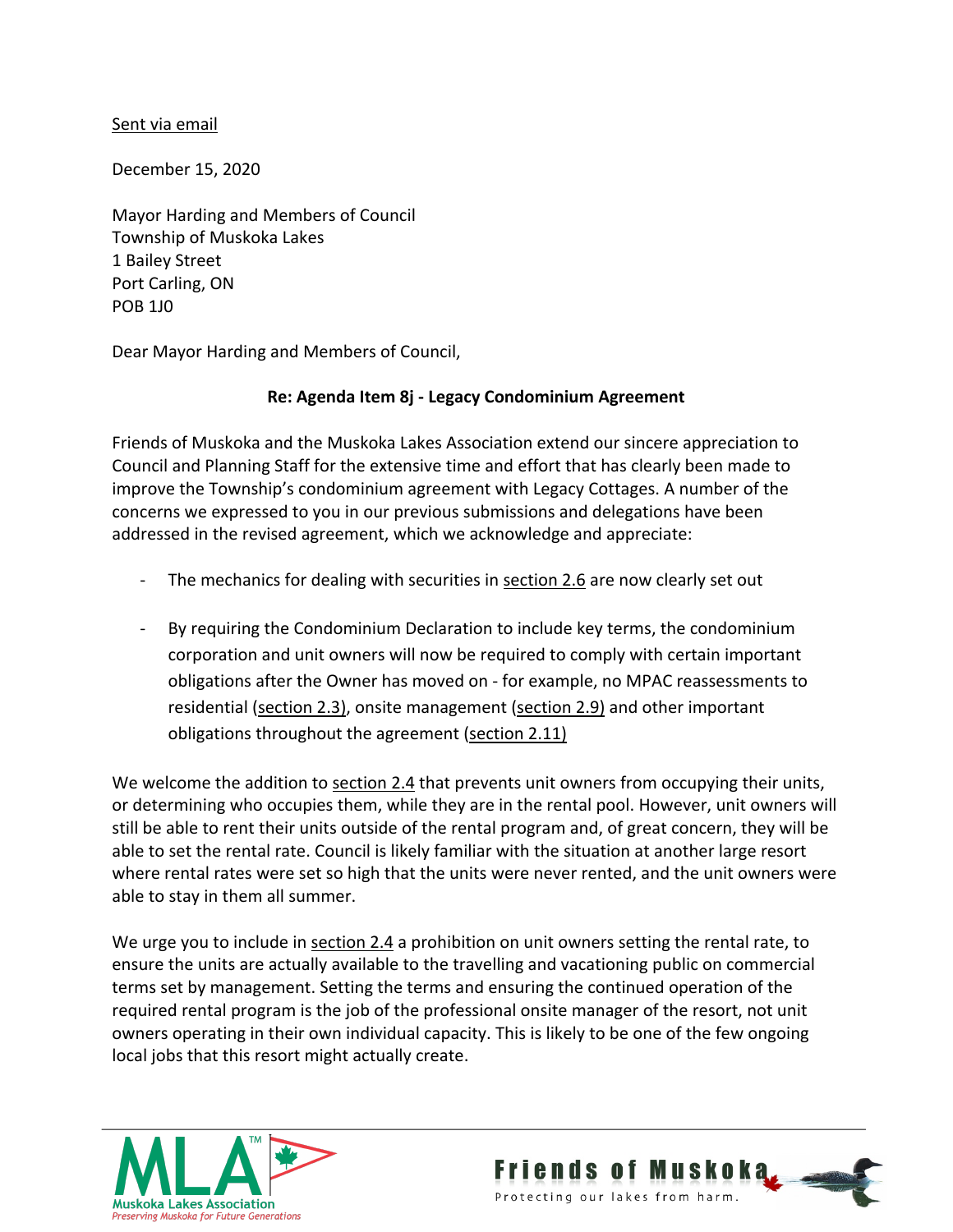We welcome the improvements to the annual reporting requirements in section 2.5, including the addition of a due date and the additional information required. We also welcome the addition of an acknowledgment from the Operator confirming compliance with the rental program. This creates a contractual obligation, and an incentive for the Operator to ensure the rental program operates as required.

However, the annual report still does not include the rental rate charged, which is information the Township requires in order to satisfy itself that the rental terms were commercial. For example, if the annual report showed a rental rate of \$1 per week, this would be a red flag for enforcement staff. The renter was not likely a member of the travelling and vacationing public, but likely had a non-arm's length relationship with the unit owner. As noted above, there is a similar concern about a significantly above-market rental rate.

We urge you to revise the second sentence of section 2.5 to include these words marked in red: "The annual report shall document for each Unit: the weeks it participated in the Rental Program; the dates on which it was rented or available for rental; the rental rates charged; and the dates on which it was used by the Unit Owner during the summer season as defined in Section 2.4 herein."

We are disappointed that Section 3.1 of the revised agreement fails to include our suggestion to prohibit unit owners from having their own furniture, fixtures and equipment in their unit, or making alterations to their unit. Members of FOM and the MLA with considerable hospitality industry experience confirm that this is an important term in a resort condominium agreement, specifically designed to help ensure the ongoing success of the commercial rental operation. It will be fundamental to ensuring unit owners do not treat their units as residential cottages.

Although it is a great improvement for the Condominium Declaration to require the condominium corporation and unit owners to comply with key terms, such as the rental pool requirements, we are very concerned that these obligations can disappear simply by amending the Condominium Declaration. In addition, we are concerned that the Township will not have the ability to enforce the requirements in the Condominium Declaration. In our September 16th submission and delegations, we explained a simple way to give the Township this power, which is naming the Township as a third party beneficiary of the obligations of the condominium corporation and unit owners. We urge you to consult your legal counsel about including this provision, which we believe is a simple and effective solution to a considerable enforcement problem.

We are concerned that section 2.10 creates an undue burden on the Township's ability to ensure compliance with the commerciality requirement in the agreement. You may wish to confirm with Director Pink whether your by-law enforcement officers would find this provision to be useful. In particular: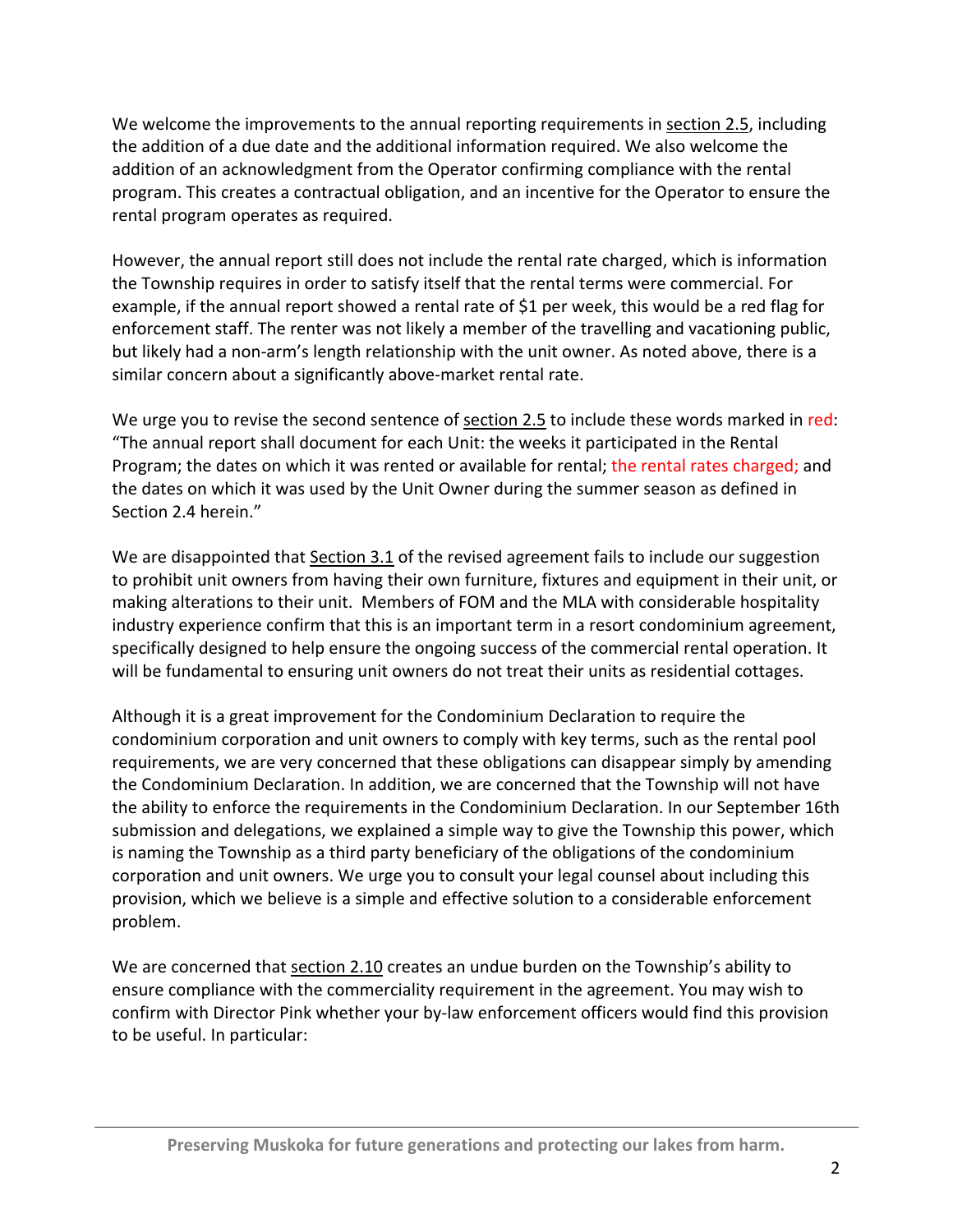- 1. As a pre-condition to being able to inspect or request information, the Township must have reasonable grounds to believe that there has been a contravention of the condominium agreement. In addition, the Township must provide 'a detailed account of the alleged contravention.' With respect, this puts the cart before the horse. In other words, it requires the Township to have evidence of a breach before it is entitled to inspect or request information to determine if there is evidence of a breach.
- 2. It only applies to a breach of Section 2.1, and not to a breach of any of the many other provisions in the agreement that will help ensure commerciality.
- 3. The Township is only permitted to inspect documents and records, and is therefore not permitted to inspect for compliance with any other aspect of the agreement (eg. onsite management, guest vehicle registration).
- 4. While we appreciate that unit owners will not want the Township to have the right to inspect their units, the Township should be permitted to require unit owners to provide information establishing compliance with the agreement.
- 5. The Township is required to send a member of staff on-site to inspect documents and records. This is overly cumbersome: the Township should be able to send a written request for information, which should then be sent to the Township.
- 6. We question the purpose of deeming all documents and records provided to the Township to be subject to the requirements of the *Municipal Freedom of Information and Protection of Privacy Act* (MFIPPA). It would be a concern if this restricts the Township from using the documents/records it receives in an inspection (eg. the number of weeks the units were occupied by the unit owner in the summer) to enforce the agreement. In addition, it appears that consent is required to collect this information (which would need to be added to the agreement) per section 31(a) of MFIPPA, and the information must be collected directly from the person (so consent would need to be obtained from the unit owners regarding any information relating to them) per section 29(1) of MFIPPA. We urge Council to seek clarification from legal counsel about the purpose and effect of the MFIPPA addition, and any consents that should be added to the agreement for enforcement purposes.
- 7. We also note that, unlike a breach of the rental program requirement and the annual reporting obligation, there are no consequences specified for breaches of other provisions. Due to the difficulty in quantifying damages, the Minett Joint Policy Review Steering Committee recommended a liquidated damages provision.
- 8. We suggest the following alternative language in section 2.10 to address these concerns: "The Owner agrees that the Condominium Declaration for the Subject Lands shall include the following provision: "The Condominium Corporation and Unit Owners